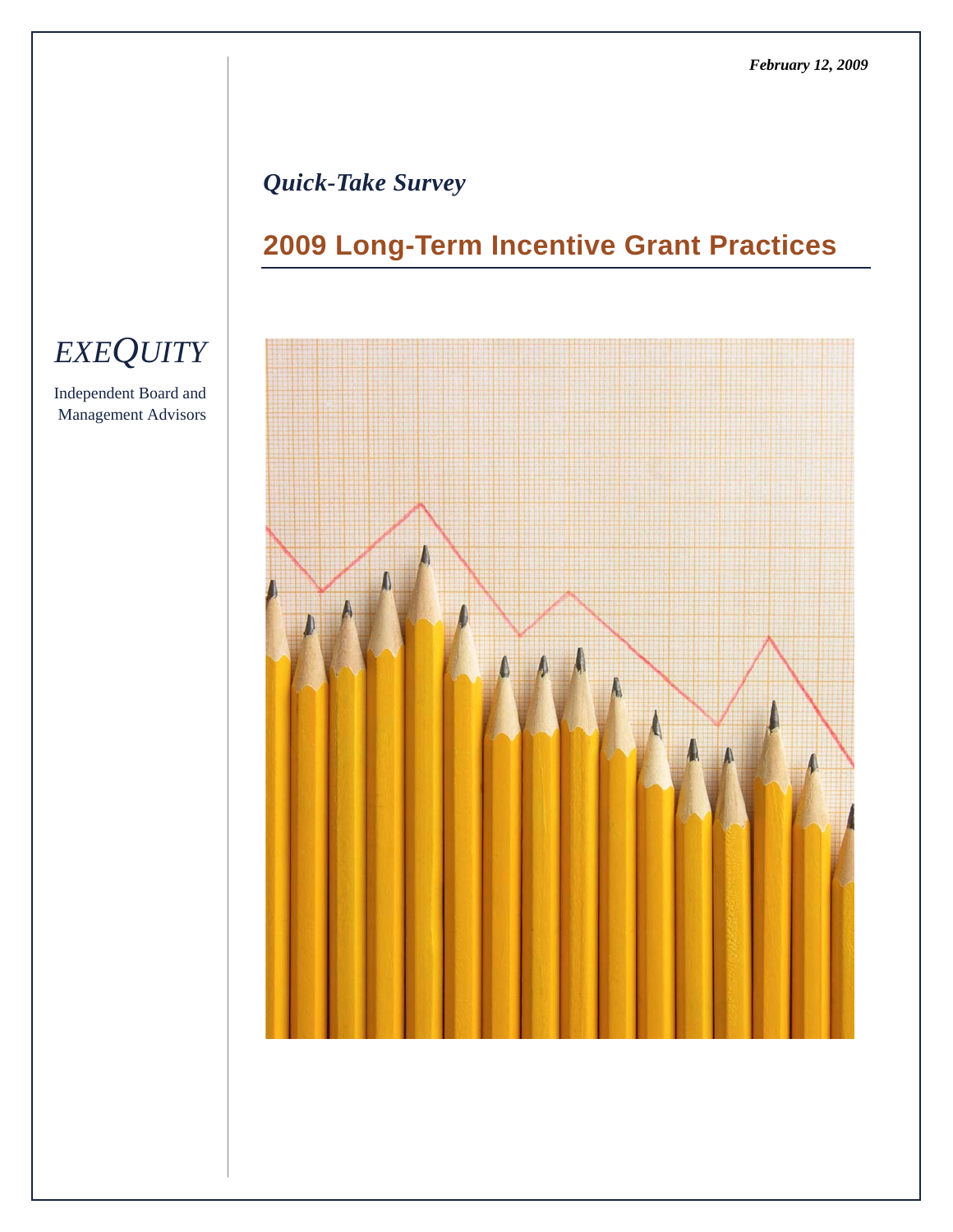# **The Quick Take**

- 2009 long-term incentive (LTI) values will likely fall substantially.
- Total 2009 LTI grant values across general industry (including both companies that do not change grant values and those that do) likely will show a fall of greater than 10%.
- For those changing their grant values, the median 2009 LTI grant value will fall 20% or more.

When survey data reporting 2009 LTI grant practices is compiled in a few months, it will show that 2009 LTI values generally fell substantially. Our Quick-Take Survey found that about 62% of all respondents intend to hold grant values steady, while for the other 38% of respondents who indicated that their values would change, the median change was a decrease of 20% in their LTI values. The greatest declines in grant values are among those companies that have yet to approve 2009 awards, so the continuing trend appears downward. This suggests that aggregate market data will show a decrease of more than 10% in the LTI values awarded in 2009.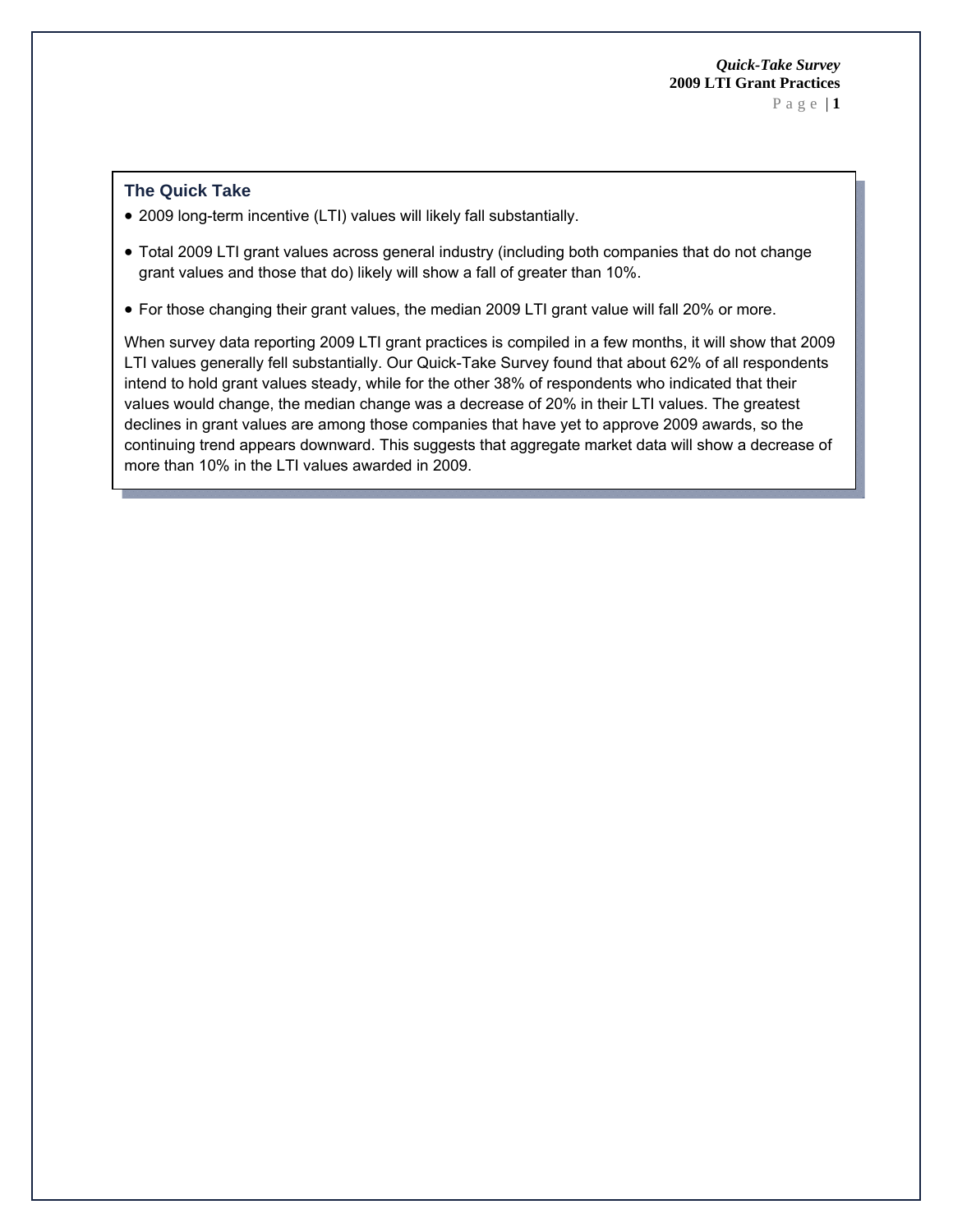Page | **2**

### **Survey Participation**

Exequity solicited information pertaining to 2009 LTI grant practices from companies across all industry sectors. The survey was open from January 27, 2009 through February 3, 2009. Sixty companies responded, and their insights are summarized in this Quick-Take Survey report.

The survey respondents are characterized by size and industry as follows:

#### *Revenues*

- 75<sup>th</sup> percentile: \$15,353,000,000
- Average: \$16,930,128,302
- Median: \$6,365,000,000
- 25<sup>th</sup> percentile: \$1,531,600,000

## *Industries*

| Automobiles & Components                  | Media                                    |
|-------------------------------------------|------------------------------------------|
| <b>Capital Goods</b>                      | Pharmaceuticals & Biotechnology          |
| <b>Commercial Services &amp; Supplies</b> | <b>Real Estate</b>                       |
| Consumer Durables & Apparel               | Retailing                                |
| <b>Diversified Financials</b>             | Semiconductors & Semiconductor Equipment |
| Energy                                    | Software & Services                      |
| Health Care Equipment & Services          | Technology Hardware & Equipment          |
| Household & Personal Products             | <b>Telecommunications Services</b>       |
| Insurance                                 | Transportation                           |
| <b>Materials</b>                          | Utilities                                |

### **Methodology**

We have presented the responses we received to the Quick-Take Survey questions based on the following cuts:

- All companies that responded "All Cos"
- Status of Compensation Committee/Board approval:
	- Companies whose Compensation Committee/Board approved their 2009 LTI grant actions already – "CCs Yes"
	- Companies whose Compensation Committee/Board has not yet approved their 2009 LTI grant actions – "CCs Not Yet"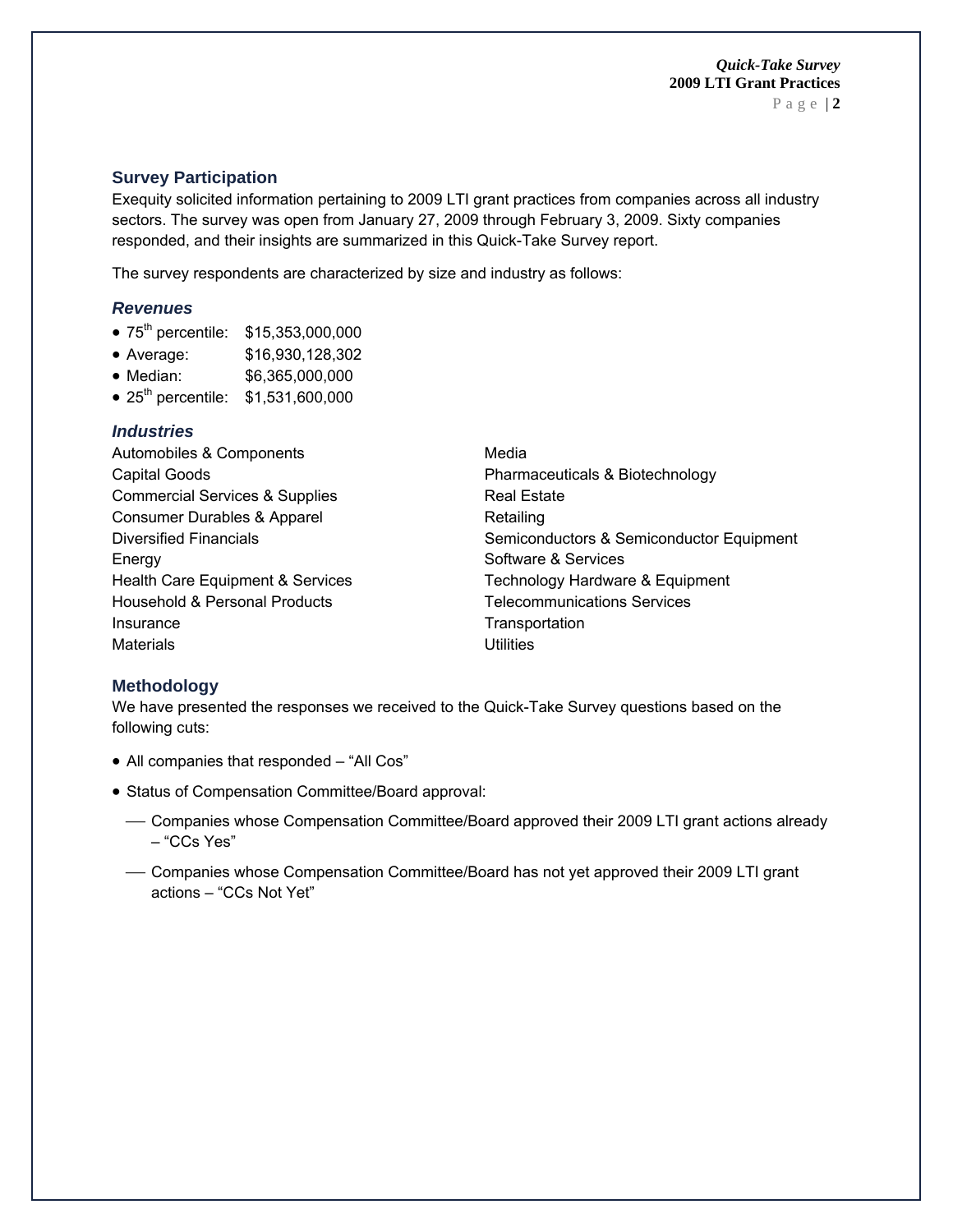Page | **3**

#### **Observations**

- Median annual stock price performance:
	- 42% decline for all respondents
	- ⎯ 40% decline for respondents whose Compensation Committees/Boards have approved action
	- ⎯ 55% decline for respondents whose Compensation Committees/Boards have not yet approved action
- Percent of respondents intending to keep 2009 LTI grant values the **same** as 2008:
	- 62% of all respondents
	- ⎯ 52% of respondents whose Compensation Committees/Boards have already approved action
	- ⎯ 74% of respondents whose Compensation Committees/Boards have not approved action (which have not yet had the Compensation Committees/Boards weigh in on the value)
- Percent of respondents indicating that 2009 LTI grant values will **change**:
	- 38% of all respondents
	- ⎯ 48% of respondents whose Compensation Committees/Board have already approved action
	- ⎯ 26% of respondents whose Compensation Committees/Boards have not approved action
- **Median change** in 2009 LTI grant values indicated among companies responding that changes will occur:
	- 20% decline by all respondents
	- ⎯ 20% decline by respondents whose Compensation Committees/Boards approved action
	- ⎯ 30% decline by respondents whose Compensation Committees/Boards have not approved action (perhaps influenced by the timing of approval—since the market has continued to struggle and deteriorate, Compensation Committees are likely to be more compelled to reduce 2009 LTI award sizes more to reflect the worsening economic condition of those respondents)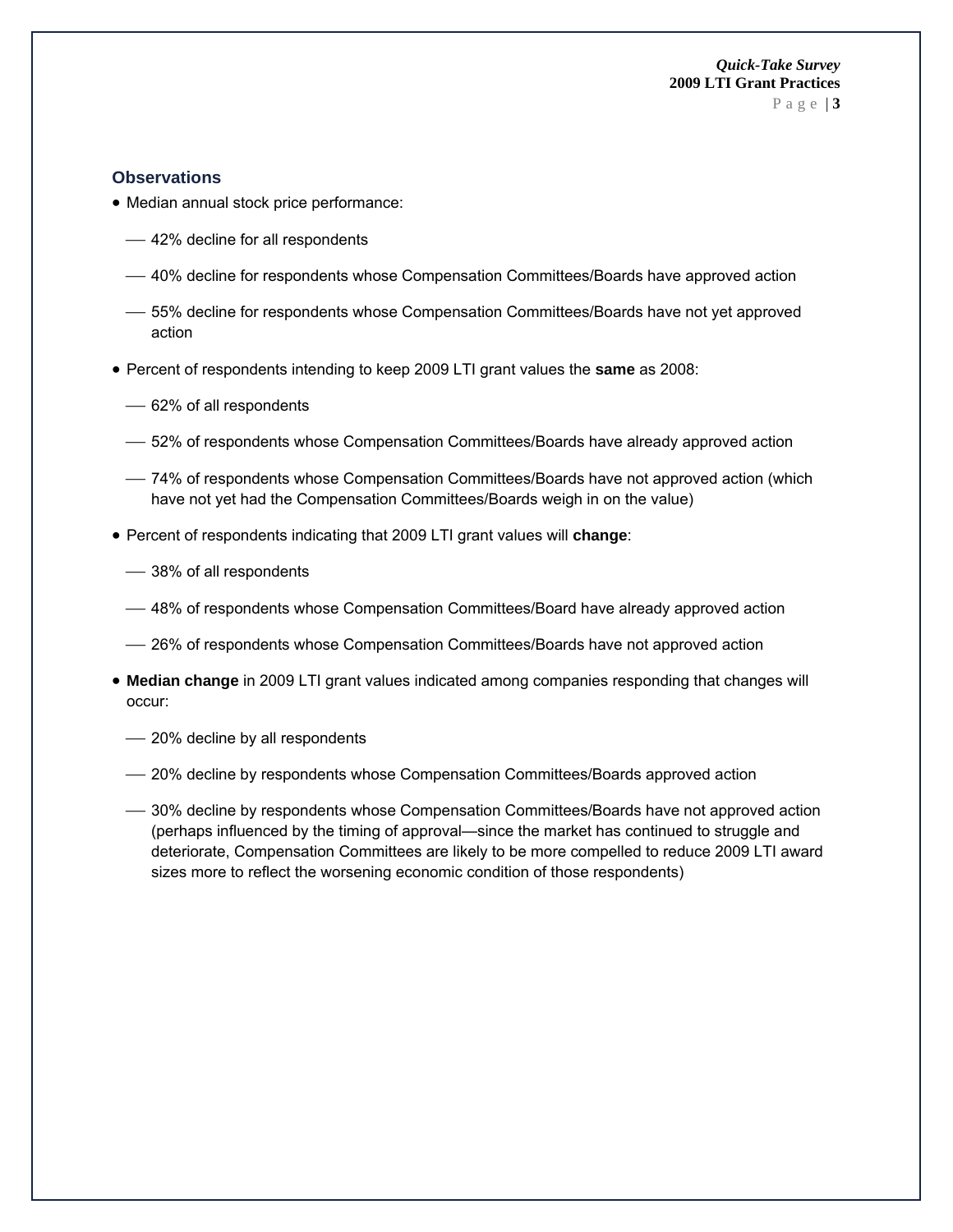#### **Commentary**

Among all survey respondents, the median change in stock price over the past year was a drop of more than 40%. Interestingly, the decline in share value was more pronounced at the companies whose Compensation Committees/Board have not yet approved 2009 LTI actions than among organizations that already have secured award approval; median stock price declines at companies that have yet to garner Committee/Board endorsement was 55%, whereas the fall was 40% among companies whose 2009 LTI recommendations already have been sanctioned. It is possible that companies whose prices have fallen the most are struggling to develop an acceptable recommendation for 2009 LTI awards.

A majority (62%) of all companies reported that they intend to replicate the levels of 2008 grant values in 2009. But in instances when companies have had their actions approved by their Compensation Committee/Board, only 52% actually maintained grant value year-on-year. Where a change in LTI grant value is anticipated in 2009, the median expected change reported was a decrease of 20% in grant worth. Nearly half of the companies reporting a drop in LTI award value in 2009 expect to issue the same number or fewer share awards than last year.

Notwithstanding the fact of a 55% median drop in share price among respondents who have yet to approach their Compensation Committees for approval of 2009 LTI awards, nearly three-quarters expect to keep grant values at 2008 levels (though, whether these Compensation Committees will ultimately approve unchanged grant values remains to be seen). Of those that indicated that their 2009 LTI values would change, the median forecast suggests a decrease of 30% from last year. It appears that those companies that have not yet had formal Compensation Committee action on 2009 LTI awards are responding with deeper cuts, likely due to the continuing market turmoil.

The reportedly significant and widespread deterioration in 2009 LTI grant values likely will materially affect LTI grant planning in 2010. Most companies formulate LTI grant guidelines by reference to benchmark practices, i.e., they size-recommended award levels each year at least in part based on comparison to the prevailing LTI levels in the external market. Since the observable contraction in LTI grant values will ripple through the market data that companies will use in 2010, we can expect it will influence award planning and grant recommendations in 2010 and beyond (unless companies focus on the number of shares delivered, as is happening at many companies in 2009).

Compounding the matter is the fact of depressed stock prices that characterize the equity markets generally, presenting companies with severe share constraints that will limit LTI award values until the macroeconomic environment improves, profit growth returns, share prices begin to recover, and companies warm to the notion of raising compensation levels once more. It is conceivable that improvement of this nature may be several years in the future.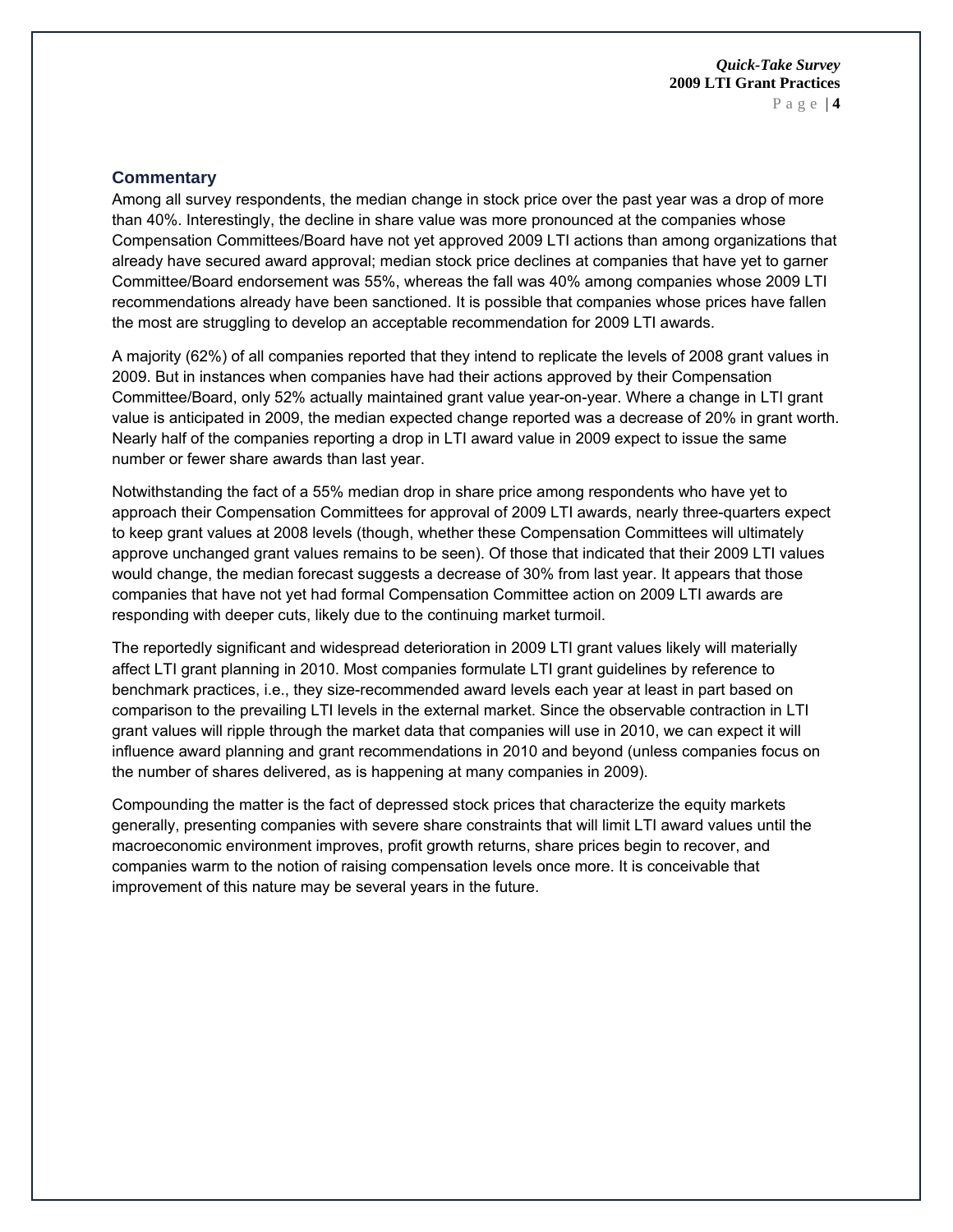Page | **5**

#### **Responses to Questions**

1. What was your company's market capitalization on 12/31/2008?



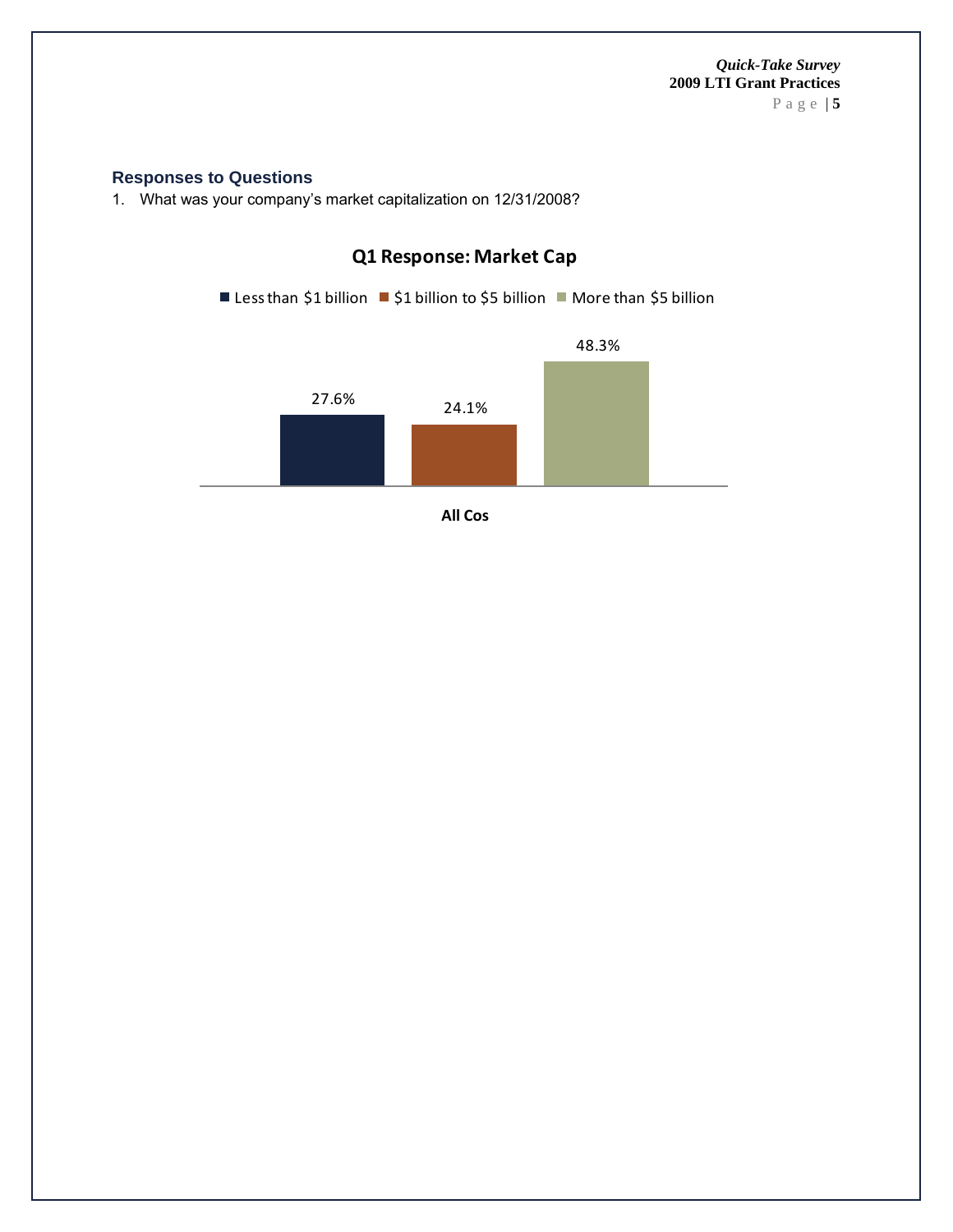2. What was your company's stock price performance during the past 12 months (as of 12/31/2008) (example: decreased 40%, increased 20%, etc.)?



**Q2 Response: Median Stock Price Performance**

**Comment:** The median stock price performance for those companies whose Compensation Committees/Boards have not yet approved LTI grants may indicate that these companies are having difficulty in developing their 2009 LTI grant recommendations.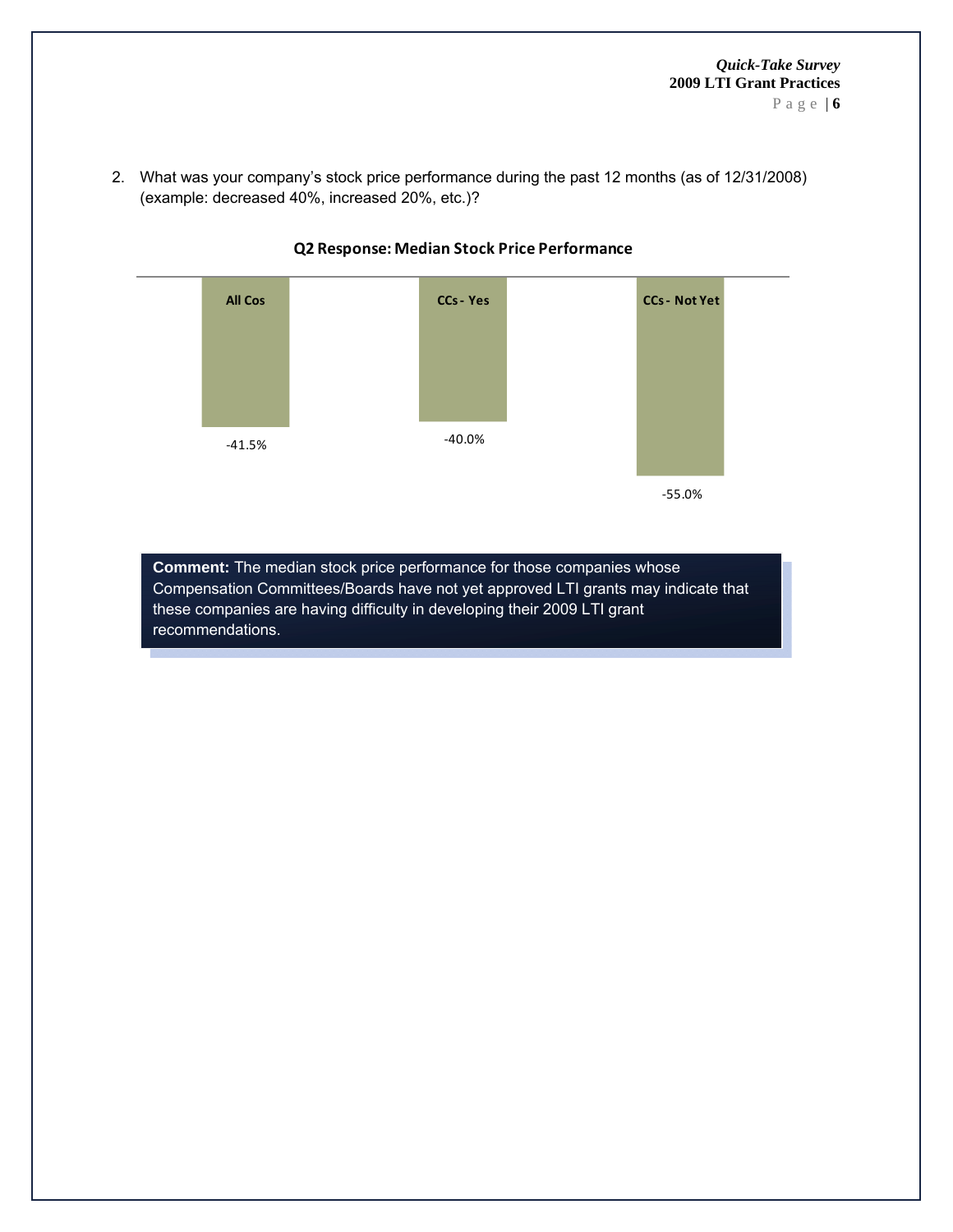Page | **7**



3. What is your company doing with its 2009 LTI/equity awards' grant value (Black-Scholes, binomial, economic) delivered for 2009?

> **Comment:** A significant number of companies have reduced LTI grant values year over year. However, fewer companies that have not yet secured Compensation Committee/Board approval for their 2009 LTI grant values indicated that they will be decreasing the value of their 2009 LTI grants.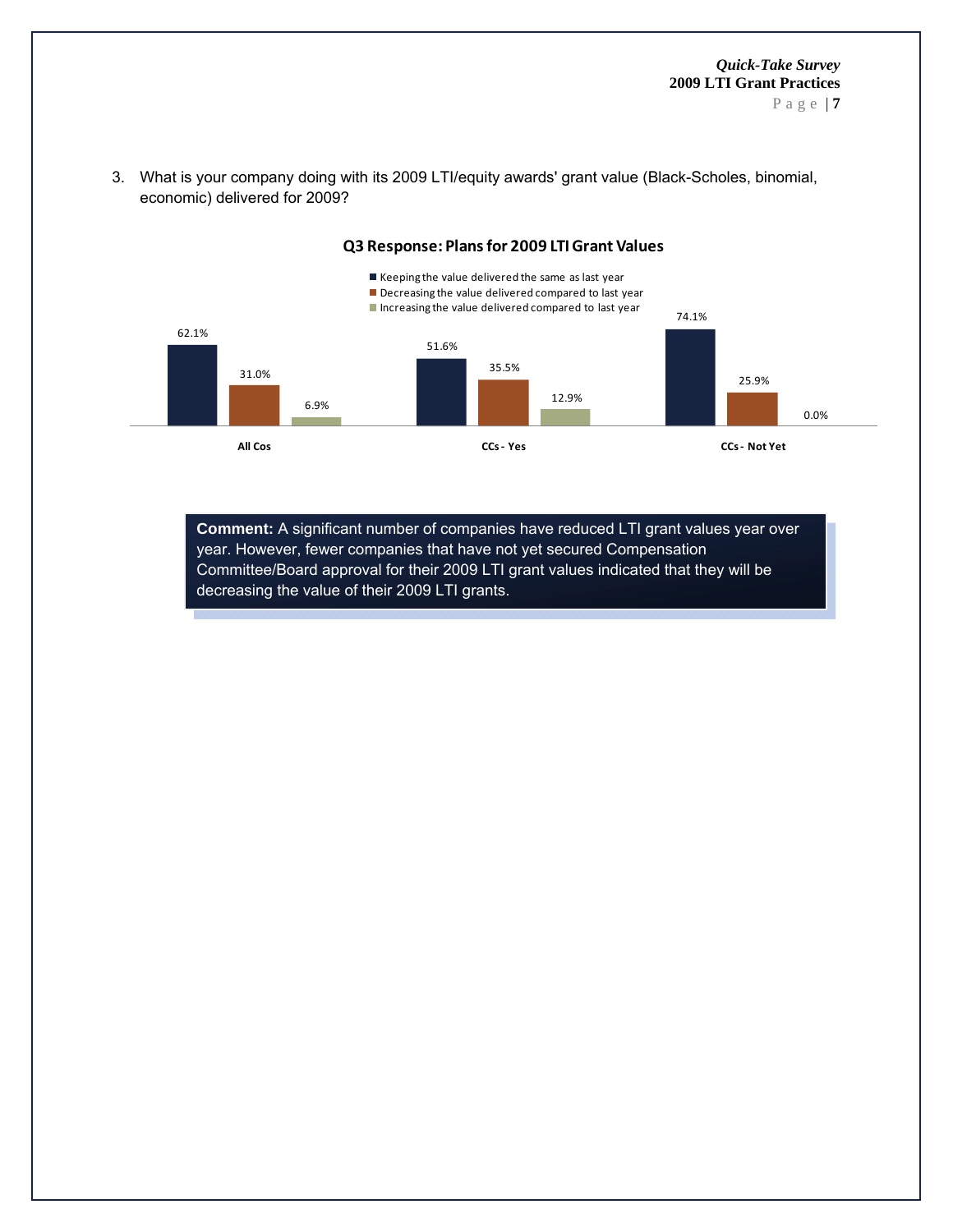4. If your response to Q3 (grant value) indicated that your company is increasing or decreasing the 2009 grant value, please indicate the anticipated percentage change in grant value (example: 20% increase, 20% decrease).



# **Q4 Response:Median Change in 2009 LTIGrant Value**

**Comment:** Not surprisingly, reductions in grant values seem to be closely correlated with stock price declines (compared to responses in Q2) and seem to equate to about 50% of the stock price decline.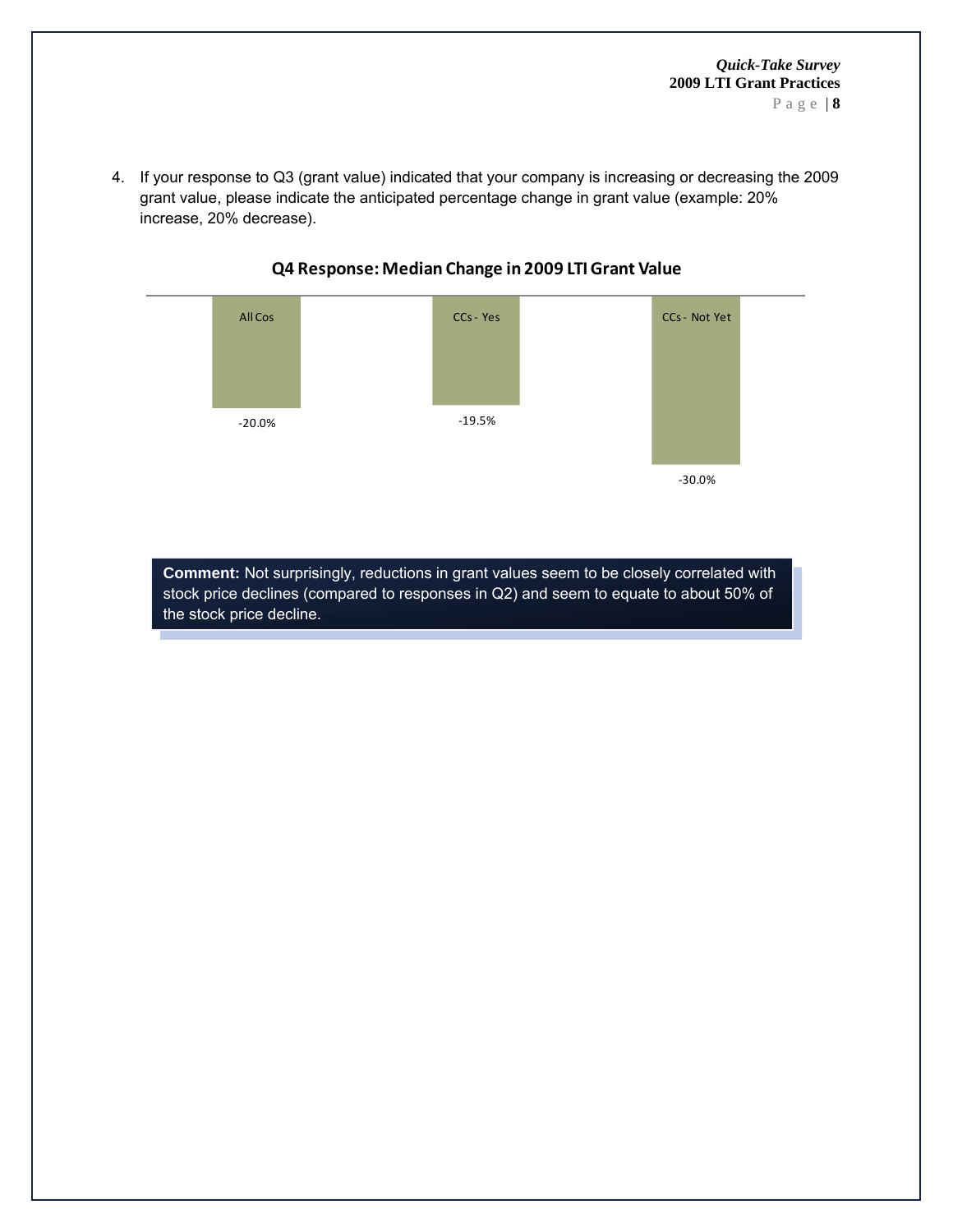Page | **9**



5. Is your company keeping the mix of LTI equity grants the same in 2009 as last year, i.e., is it granting the same type of equity awards in the same proportion as it did last year?

**Q5 Response: LTI Mix Same as Prior Year?**

**Comment:** The vast majority of respondents are keeping their pay mix the same in 2009. That said, the year-over-year responses indicate that companies changing their pay mix continue to move away from time-based vested awards towards performance-based vested awards.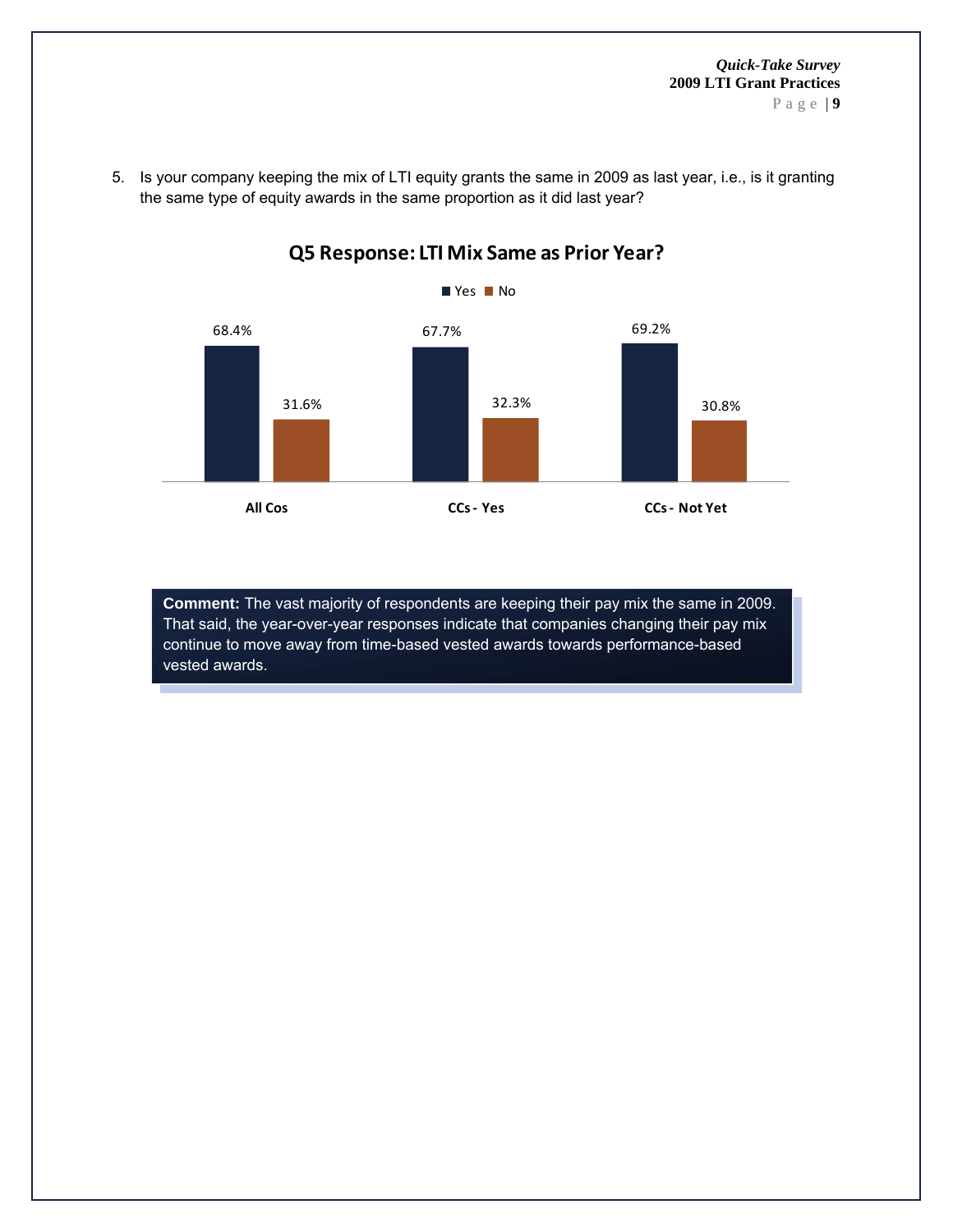

**Q6 Response: 2009 LTIGrant Sizes(# of Shares)**

6. What is your company doing with respect to the size of its 2009 LTI equity grant sizes (number of shares granted) for 2009?

**Comment:** Even though a significant number of companies are granting more awards in 2009, we know that overall about 50% of companies are granting the same number or fewer shares. This taken with the median stock price decline of 40% indicates that values also will be declining.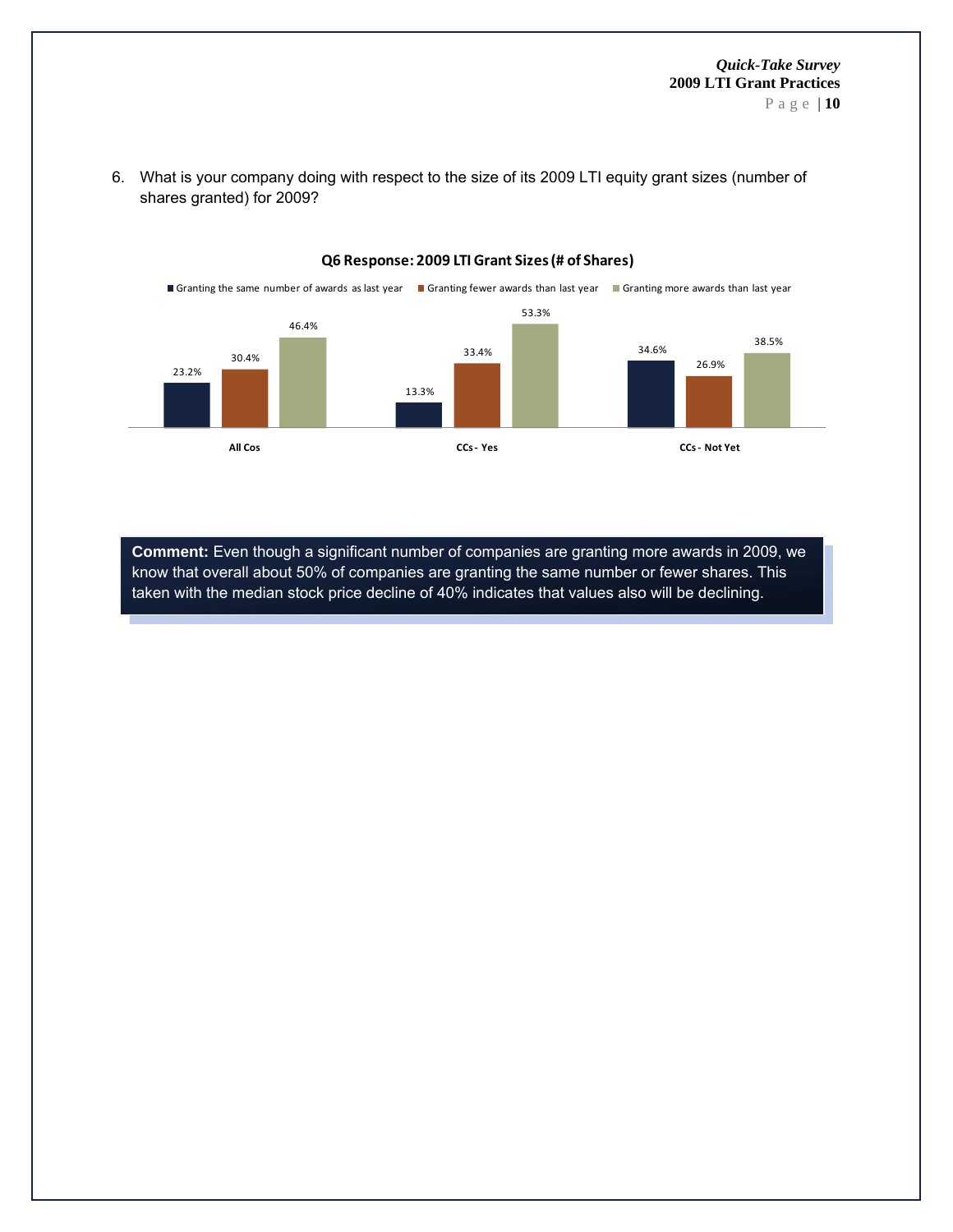7. If companies indicated that they were increasing or decreasing the number of shares granted in 2009, here is the anticipated percentage change in the number of shares:



## **Q7 Response:Median Change inNumber of Shares**

**Comment:** For companies that have not yet had LTIs approved for 2009, they are anticipating a 30% increase in shares. Combining a median stock price decline of 55% with a large majority indicating the same pay mix in 2009, one would expect that more than 25% of those companies will be delivering lower-valued grants in 2009.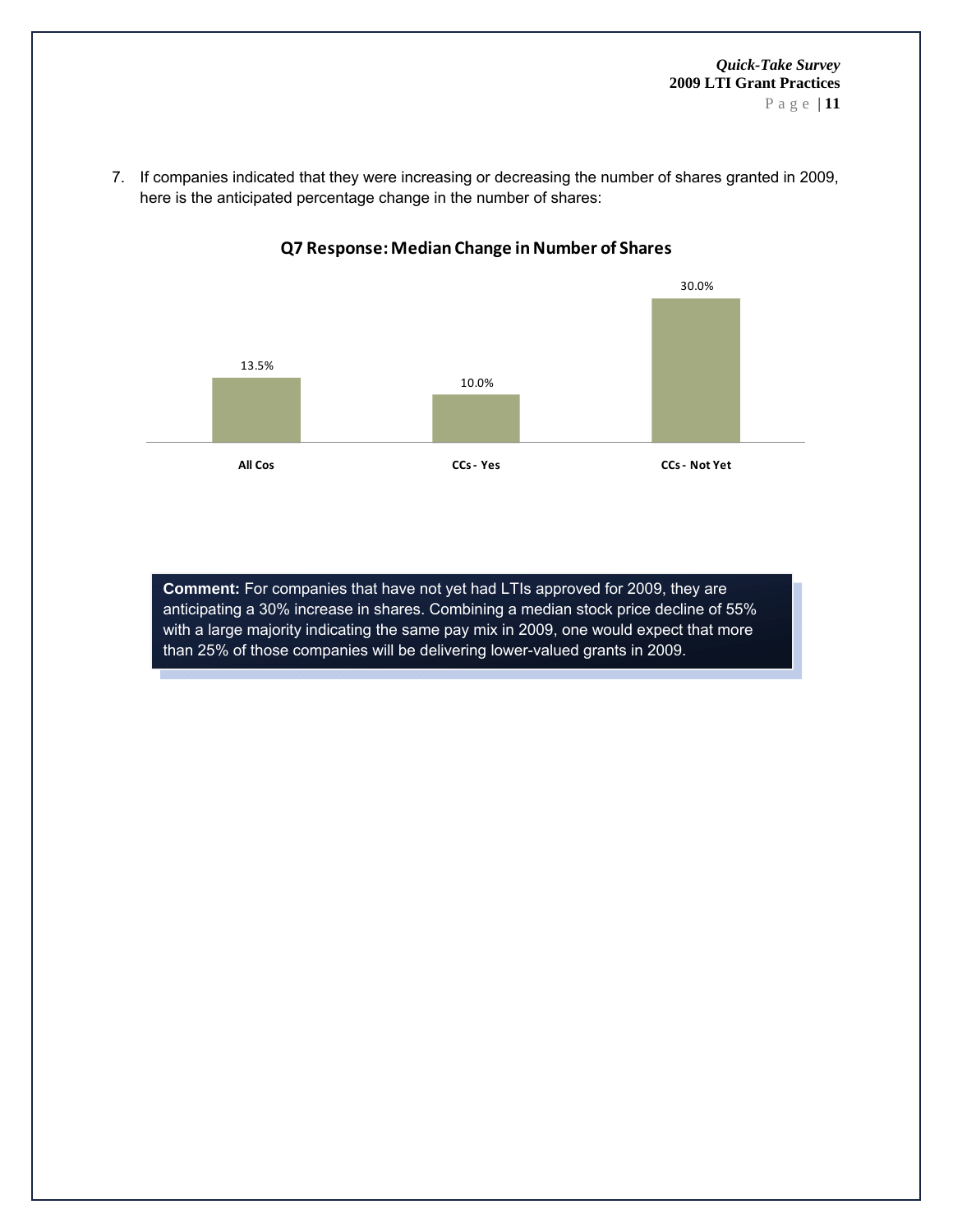Page | **12**

# *ProxEASE***™ PARACHUTE MODELER**

#### *Satisfy your proxy disclosure requirements at a dramatically lower cost*

The proxy disclosure rules mandate comprehensive disclosure of payments that would have to be made to each Named Executive Officer upon a termination of employment prior to or after a change-in-control. The *ProxEASE* ™ Parachute Modeler is the only Web-based modeler that automates the golden parachute excise tax calculation process. The tool applies some of the most complex calculations in a simple and intuitive way to determine whether any "golden parachute" excise tax would be due.

- Comprehensive, flexible, user-friendly tool in a question-and-answer format.
- Allows for all types of compensation vehicles to be included in the modeling.
- Allows for the use of reasonable compensation positions to reduce excise taxes potentially owed.
- Most cost-effective method for completing the calculations ("top 5" parachute calculations can be run for \$5,500 total, versus more typical fees of \$20,000–\$30,000).

#### **WEB-BASED EXCEL-LIKE DATA lNPUT**

| l X<br>Exequity - ProxEASE WebTool - Microsoft Internet Explorer<br>a l                                                                                                                                                                                                                                                             |                     |                             |           |                            |           |                                                   |           |                                                        |                              |     |
|-------------------------------------------------------------------------------------------------------------------------------------------------------------------------------------------------------------------------------------------------------------------------------------------------------------------------------------|---------------------|-----------------------------|-----------|----------------------------|-----------|---------------------------------------------------|-----------|--------------------------------------------------------|------------------------------|-----|
| Edit<br>Favorites<br>Tools<br>File<br>View<br>Help                                                                                                                                                                                                                                                                                  |                     |                             |           |                            |           |                                                   |           |                                                        |                              |     |
| 日价<br>$\vert x \vert$<br>Back <b>T</b>                                                                                                                                                                                                                                                                                              |                     |                             |           |                            |           |                                                   |           |                                                        |                              |     |
| $Links$ <sup>33</sup><br>Address ( ) http://localhost/members/spreadsheet.aspx?UserFormID=4<br>→<br>Go<br>$\checkmark$                                                                                                                                                                                                              |                     |                             |           |                            |           |                                                   |           |                                                        |                              |     |
| $\mathit{EXEQUITY}$ ProxEASE $^{\text{\tiny{\textsf{TM}}}}$ Webtool - Patent Pending                                                                                                                                                                                                                                                |                     |                             |           |                            |           |                                                   |           |                                                        |                              |     |
| 280G : Change in Control - Test 280G<br>Show Gridlines<br>Save<br>Help, Contact Us<br>Download                                                                                                                                                                                                                                      |                     |                             |           |                            |           |                                                   |           |                                                        |                              |     |
| <b>Questions About Prior Taxable Compensation</b><br>These questions derive the safe harbor amount that can be paid under IRC Section 280G without triggering excise tax liability. You will need W-2 information<br>for each individual's prior five tax years to complete this section.<br>Watch video tutorial for this page.    |                     |                             |           |                            |           |                                                   |           |                                                        |                              |     |
|                                                                                                                                                                                                                                                                                                                                     | 8.2001              | 8.2002                      | 8.2003    | 8.2004                     | 8.2005    | 9a. Date of hire if after<br>1/1/2001. (M/D/YYYY) |           | <b>9b. Recurring</b>                                   | Sc. Non-<br><b>Recurring</b> |     |
| <b>Bill</b>                                                                                                                                                                                                                                                                                                                         | 1,600,000           | 1,500,000                   | 1,600,000 | 1,500,000                  | 1,600,000 |                                                   |           |                                                        |                              |     |
| Will                                                                                                                                                                                                                                                                                                                                | 700,000             | 650,000                     | 750,000   | 650,000                    | 750,000   |                                                   |           |                                                        |                              |     |
| Jill                                                                                                                                                                                                                                                                                                                                |                     |                             | 650.000   | 750.000                    | 650.000   |                                                   | 4/15/2003 | 430.000                                                | 60.000                       | 亖   |
| 8. Please enter the individual's taxable compensation for the prior 5 years identified (i.e., Box 1 of the W-2)? If the individual was not employed at any point<br>during a specified year, please leave the field blank.<br>9. If the individual was hired after January 1, 2001, please enter the following:<br>9a. Date of hire |                     |                             |           |                            |           |                                                   |           |                                                        |                              |     |
| 9b. The portion of the W-2 number for the year of hire that reflects recurring payments for the initial calendar year of employment,<br>e.g., base salary (Click here for a calculate to assist in finding the recurring payments.)                                                                                                 |                     |                             |           |                            |           |                                                   |           |                                                        |                              |     |
| 9c. The portion of the W-2 number for the year of hire that reflects nonrecurring payments for the initial calendar year of<br>employment, e.g., sign-on bonus and/or relocation expenses. (Click here for a calculate to assist in finding the recurring payments.)                                                                |                     |                             |           |                            |           |                                                   |           |                                                        |                              |     |
| Note, if the individual was not employed prior to 12/31/2005, you should complete columns 9a, 9b, and 9c and leave all other columns blank. The model<br>assumes that the individual was employed by the Company only during the period from the start date through December 31, 2006. If any of the individuals<br>$\checkmark$    |                     |                             |           |                            |           |                                                   |           |                                                        |                              |     |
|                                                                                                                                                                                                                                                                                                                                     | General/Assumptions | <b>Prior W-2s Severance</b> |           | Vesting of Unvested Awards |           |                                                   |           | Award Forfeiture due to Restrictive Covenant Violation |                              | Tim |
| <b>Done</b>                                                                                                                                                                                                                                                                                                                         |                     |                             |           |                            |           |                                                   |           |                                                        | Local intranet               |     |

#### **EXCEL OUTPUT**

|                  | A                       | В       | С           | D                      | E                                         | F                                            | G                                   | H                                                |                                              |                                            | К                           |                         | M                             |
|------------------|-------------------------|---------|-------------|------------------------|-------------------------------------------|----------------------------------------------|-------------------------------------|--------------------------------------------------|----------------------------------------------|--------------------------------------------|-----------------------------|-------------------------|-------------------------------|
|                  | <b>Acme Corporation</b> |         |             |                        |                                           |                                              |                                     |                                                  |                                              |                                            |                             |                         |                               |
| $\overline{2}$   | Actual Payments Summary |         |             |                        |                                           |                                              |                                     |                                                  |                                              |                                            |                             |                         |                               |
| 3                |                         | Name    | Severance   | Annual<br><b>Bonus</b> | <b>Time Vested</b><br>S/O Spread<br>Value | <b>Time Vested</b><br><b>RS/RSU</b><br>Value | Time<br><b>Vested</b><br>Cash Value | Performance<br>Vested S/O<br><b>Spread Value</b> | Performance<br><b>Vested RS/RSU</b><br>Value | Performance<br><b>Vested Cash</b><br>Value | Welfare<br>Benefit<br>Value | Incremental<br>Pension* | Increm<br>Reti<br>Medi<br>Ben |
| 4                |                         |         |             |                        |                                           |                                              |                                     |                                                  |                                              |                                            |                             |                         |                               |
| 5                |                         | Davis   | \$2,358,130 | \$393,022              | \$3,546,853                               | \$5,320,279                                  | \$0                                 | \$0                                              | \$7,093,705                                  | \$0                                        | \$44,282                    | \$153,185               | \$87.9                        |
| 6                |                         | Johnson | \$1,534,909 | \$255,818              | \$2,164,015                               | \$3,246,023                                  | \$0                                 | \$0                                              | \$4,328,031                                  | \$0                                        | \$43,582                    | \$75,283                | \$0                           |
| 7                |                         | Smith   | \$1,056,202 | \$176,034              | \$1,343,475                               | \$2,015,213                                  | \$300,000                           | \$0                                              | \$2,686,951                                  | \$0                                        | \$45,862                    | \$943,354               | \$0                           |
| 8                |                         | Doe     | \$935,100   | \$155,850              | \$1,089,853                               | \$1,634,780                                  | \$0                                 | \$0                                              | \$2,179,707                                  | \$0                                        | \$41,358                    | \$34,946                | \$0                           |
| 9                |                         | Jones   | \$732,198   | \$122,033              | \$979,289                                 | \$1,468,933                                  | \$0                                 | \$0                                              | \$1,958,577                                  | \$0                                        | \$40,947                    | \$51,039                | \$0                           |
| 10 <sup>10</sup> |                         |         |             |                        |                                           |                                              |                                     |                                                  | $\overline{\phantom{a}}$                     |                                            | $\overline{ }$              |                         |                               |

 $|A \rightarrow M\angle$  Payments  $\angle$  Parachutes  $\angle$  Excise Tax  $\angle$  Excise Treatment 1  $\angle$  Excise Treatment 2  $\angle$  General  $\angle$  W-2  $\angle$  Severance  $\angle$  Time  $|\triangle|$ 

Sign up for a free demo of ProxEASE™ at http://www.exqty.com/ProxEASE/Default.aspx